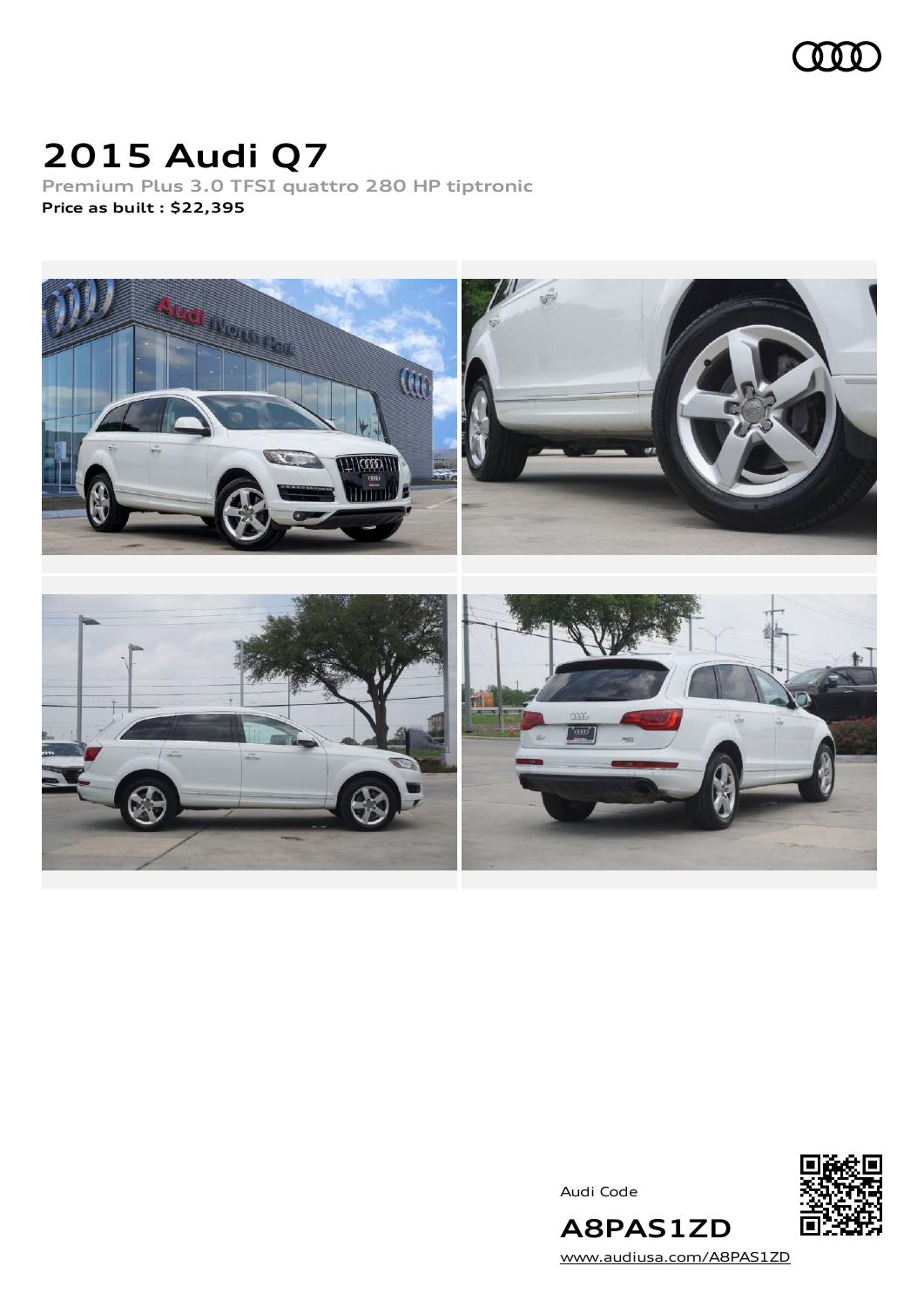## **Summary**

**Audi 2015 Audi Q7** Premium Plus 3.0 TFSI quattro 280 HP tiptronic

**Price as buil[t](#page-10-0)** \$22,395

### **Exterior colour**

Carrara White

### **Interior colour**

### **Technical Specifications**

| Engine type                  | Six-cylinder                                  |
|------------------------------|-----------------------------------------------|
| stroke                       | Displacement/Bore and 2,995/84.5 x 89.0 cc/mm |
| Torque                       | 295 @ 2,150-4,915 lb-ft@rpm                   |
| Top track speed              | 130 mph mph                                   |
| Acceleration (0 - 60<br>mph) | 7.7 sec. seconds                              |
| Recommended fuel             | Premium                                       |



### **Further Information**

| Type of vehicle | Used car      |
|-----------------|---------------|
| Mileage         | 115,320 miles |
| Warranty        | No            |

### **Audi Code** A8PAS1ZD

**Your configuration on www.audiusa.com** [www.audiusa.com/A8PAS1ZD](https://www.audiusa.com/A8PAS1ZD)

**Commission number** 685d29480a0e09b05160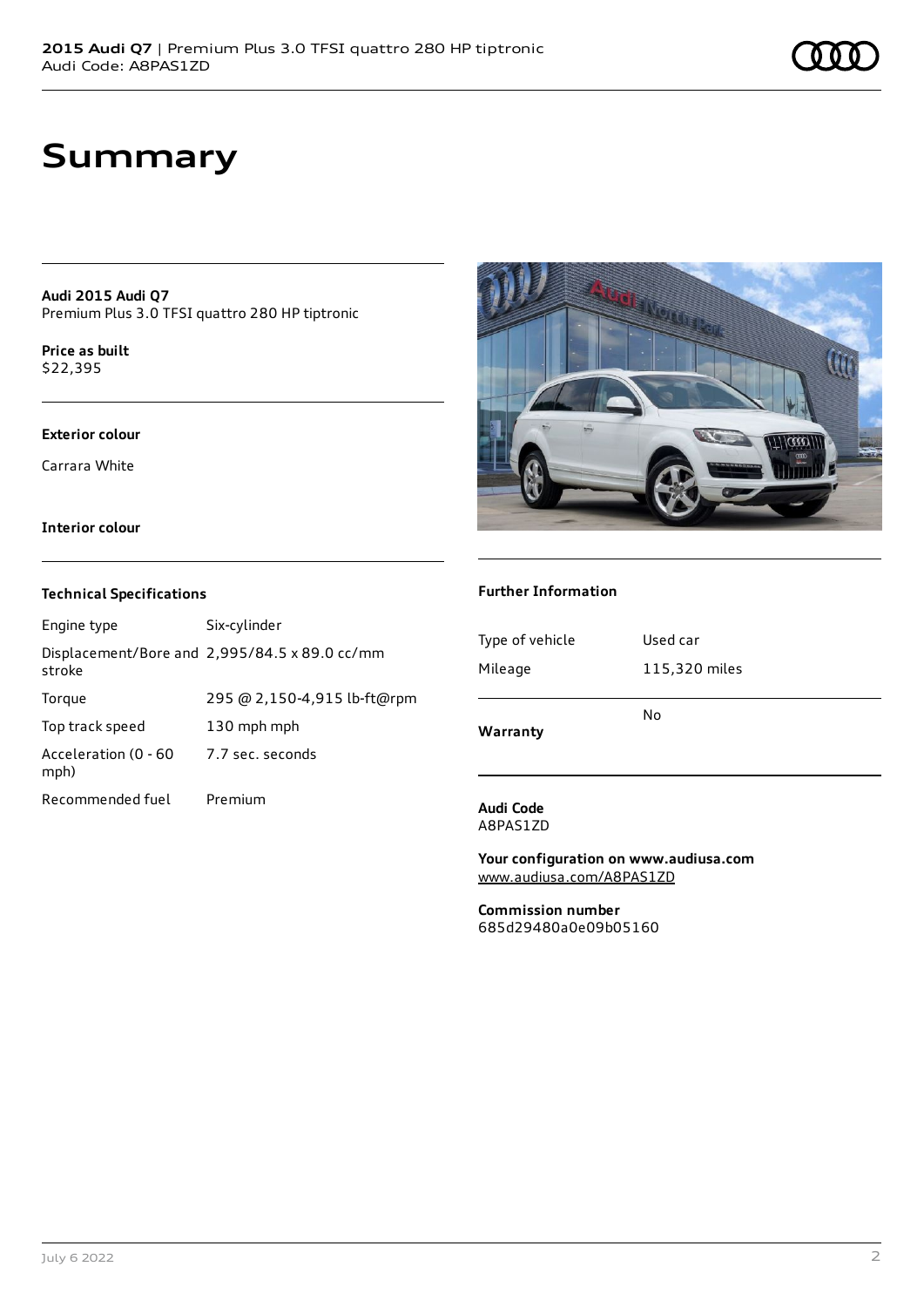# **Equipment**

Carrara White

Audi advanced key - keyless start, stop and entry

Power–folding, power–adjustable, auto–dimming, heated side mirrors with memory

265/50 R19 all-season tires

19" 5-arm-structure design wheels with 265/50 all-season tires

Panoramic sunroof

Steering wheel with electric tilt and axial adjustment

DVD Player

Audi parking system with rear view camera

Rear view camera











**(1/2)**



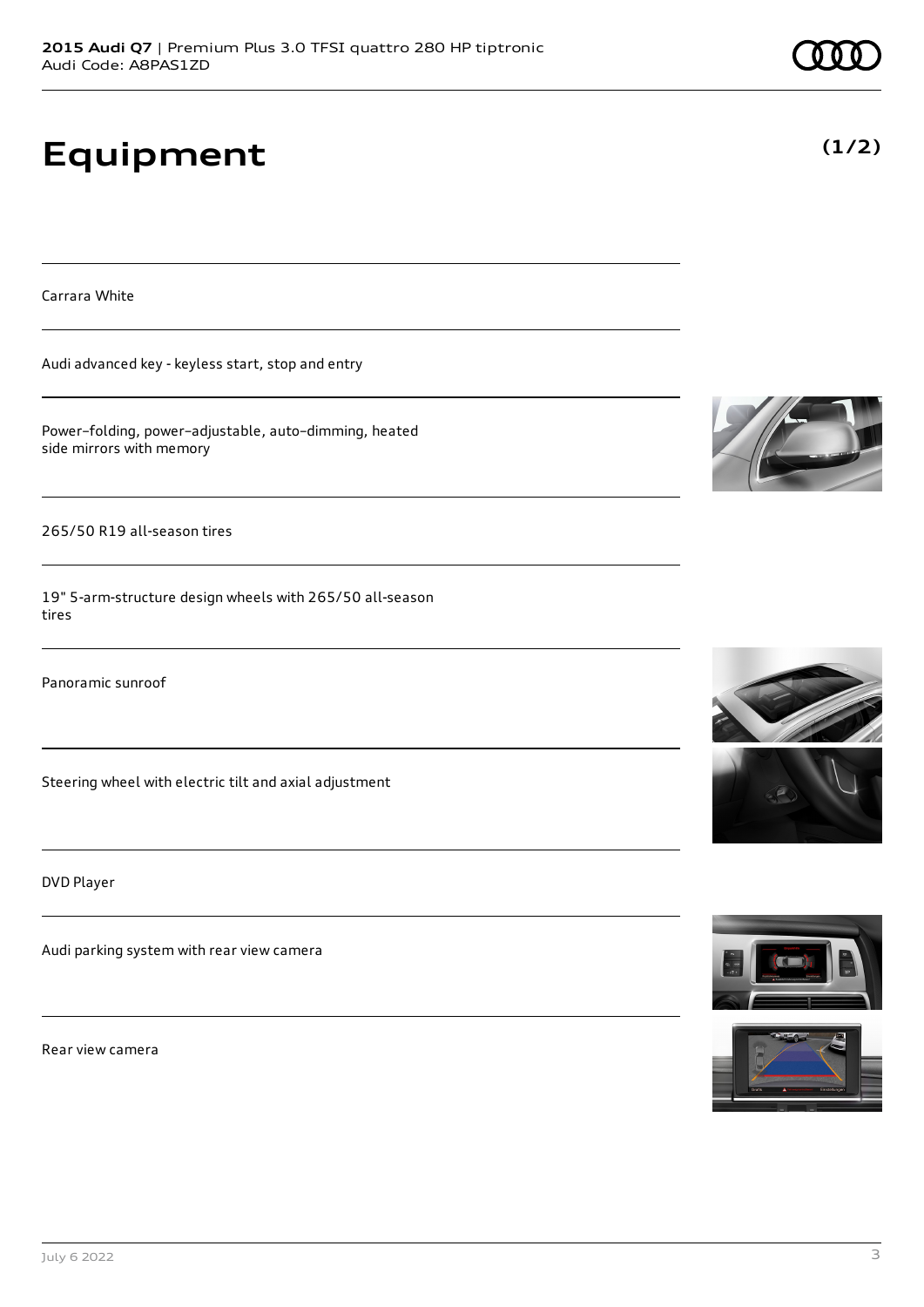# **Equipment**

BOSE Surround Sound System

Color driver information system

HD Radio™ Technology

Voice control

Audi side assist

BLUETOOTH® wireless technology preparation for mobile phone



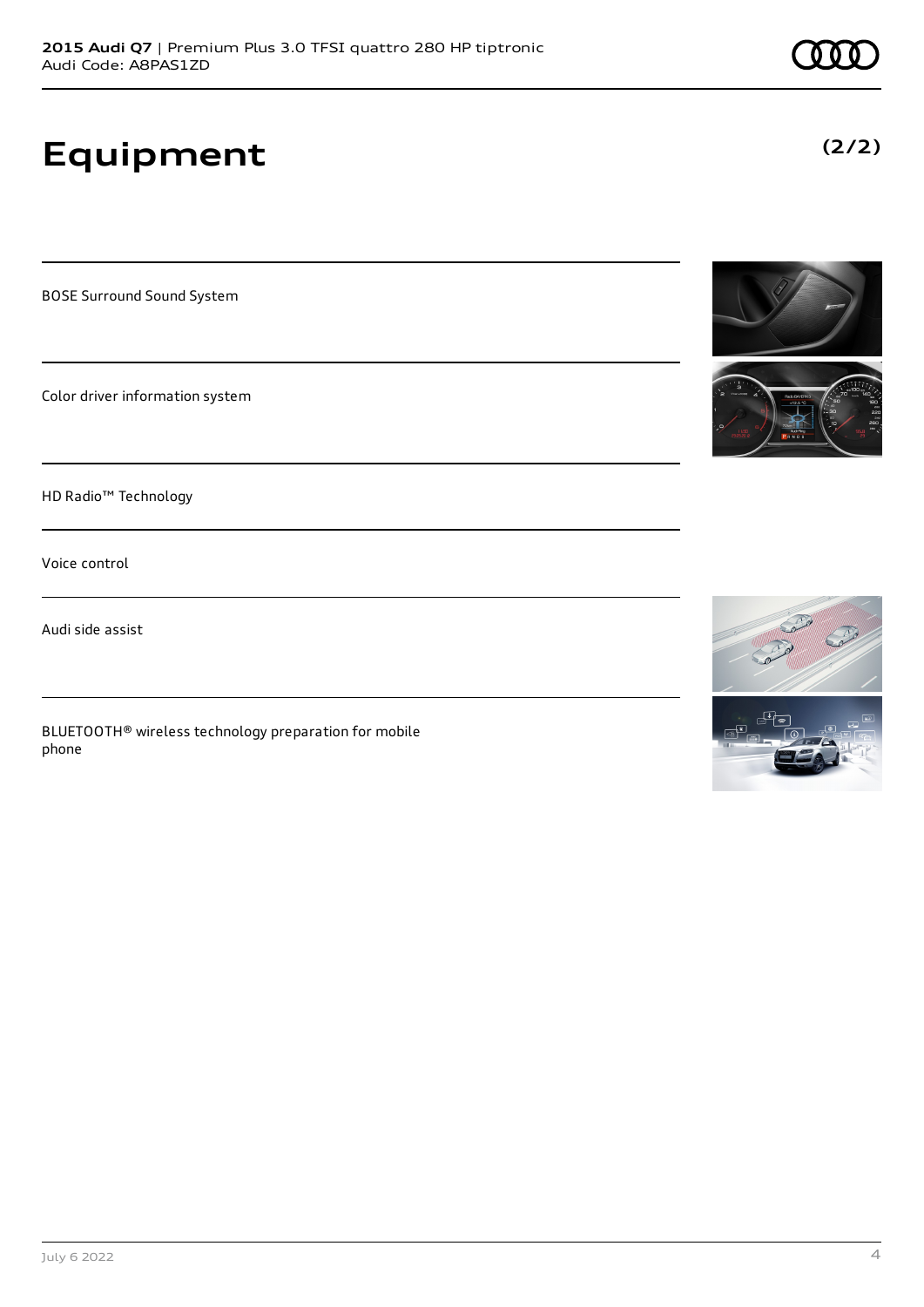## **Standard features**

## **Safety and Security**

| 4UB             | Driver and front-passenger advanced airbags                                       |
|-----------------|-----------------------------------------------------------------------------------|
| 8T1             | Cruise control with coast, resume and<br>accelerate features                      |
| 4H <sub>5</sub> | Power child-safety window and rear door<br>locks                                  |
| OZ0             | Tilt and telescopic manually adjustable<br>steering column                        |
| 7K6             | Tire-pressure monitoring system                                                   |
| 4X3             | Side airbags at front and head airbag system                                      |
| 8N <sub>6</sub> | Light / rain sensor                                                               |
| 3B7             | ISOFIX child seat mounting and Top Tether<br>anchorage point for outer rear seats |
|                 |                                                                                   |

### **Exterior**

| 0PO             | Dual exhaust outlets                                           |
|-----------------|----------------------------------------------------------------|
| 1D8             | Provision for towing bracket                                   |
| 1S1             | Tool kit in storage compartment in trunk                       |
| 1 <sub>BW</sub> | Comfort suspension                                             |
| 3S1             | Aluminum roof rails                                            |
| 8EH             | Xenon plus headlights                                          |
| 803             | Automatic headlight leveling                                   |
| 4KF             | Privacy glass                                                  |
| 47B             | Brushed aluminum trim on roof rails and<br>around side windows |

### **Interior**

| OE1 | Storage nets in backs of front seats                            |
|-----|-----------------------------------------------------------------|
| 011 | Chrome trim applied to bumpers, side sills,<br>and door handles |

### **Interior**

| 7M <sub>0</sub> | Plastic door sill trims                                                                      |
|-----------------|----------------------------------------------------------------------------------------------|
| 6N1             | Light cloth headliner                                                                        |
| 9AD             | Dual-zone automatic climate control                                                          |
| 4L7             | Auto-dimming interior mirror with compass                                                    |
| QQ1             | Illumination for interior door handles, air<br>vent controls, front footwells                |
| 2ZQ             | Four-spoke multifunction steering wheel                                                      |
| 6F6             | Folding front center armrest with adjustable<br>height, dual cupholders, and storage         |
| 7F9             | Leather gearshift knob                                                                       |
| 4E9             | Power trunk open/close and hands-free<br>release                                             |
| 5XL             | Dual front sun visors with lighted vanity<br>mirrors                                         |
| 5KL             | Sliding 40/20/40 split folding rear<br>seatbacks with pass-through and adjustable<br>recline |
| 7HA             | Cloth interior on doors                                                                      |
| N1F             | Leather seating surfaces                                                                     |
| 4A3             | <b>Heated front seats</b>                                                                    |
| 5TS             | Dark Brown Walnut Wood inlay                                                                 |

## **Infotainment and Driver Assistance**

UF7 Audi music interface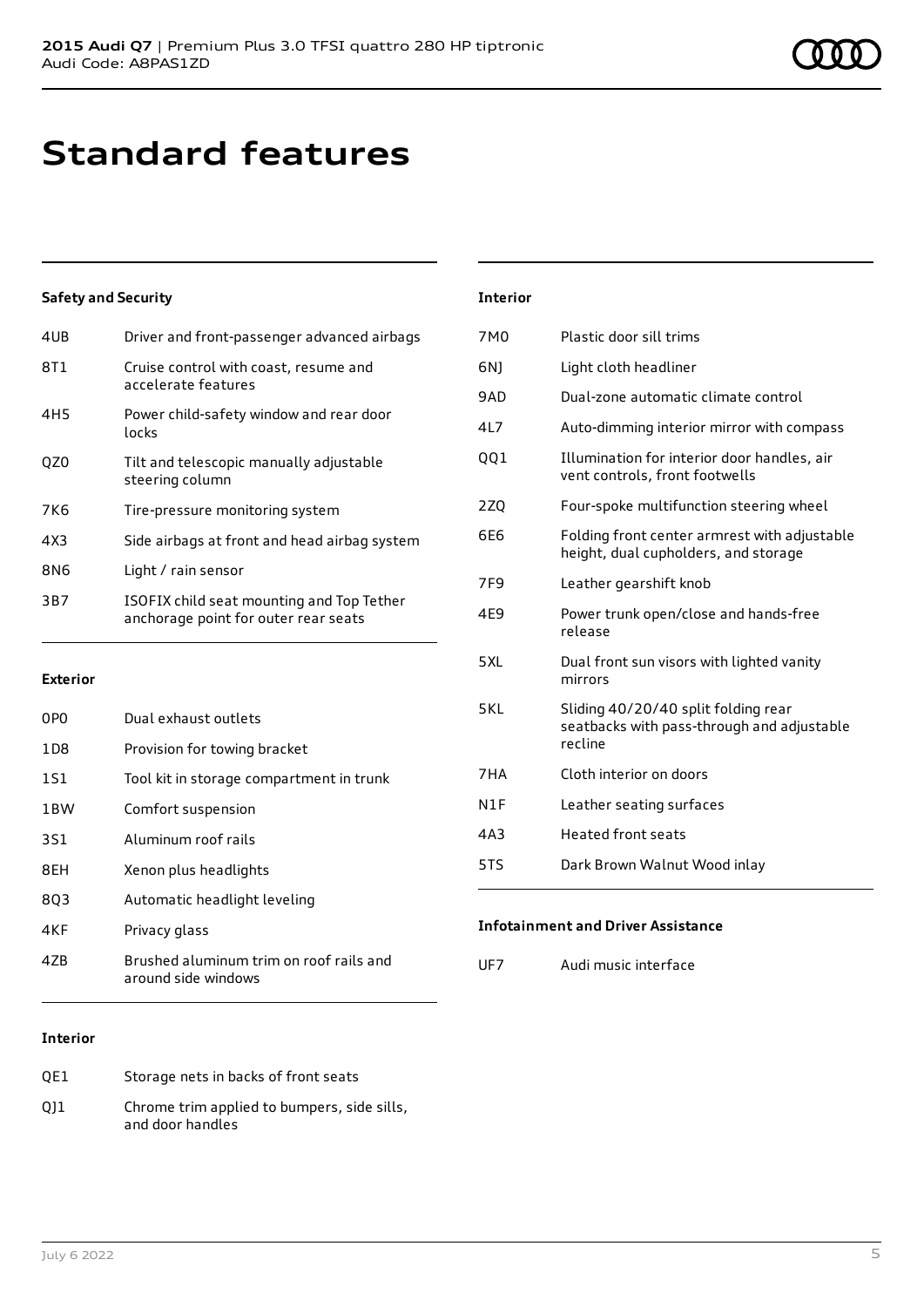## **Dealer remarks**

Premium Plus Package, Technology Package. Clean CARFAX.

Posted Pricing on all vehicles.

Audi North Park is honored to offer this fantastic 2015 Audi Q7 3.0T Premium. Well equipped with Premium Plus Package (Audi Advanced Key, Audi MMI Navigation Plus w/Voice Control, Auto-Dimming Power-Folding Exterior Mirrors, Electrically Adjustable Steering Column, Front & Rear Acoustic Parking Sensors, Memory Function for Driver, and Panoramic Sunroof), Technology Package (Audi Connect w/Online Services, Audi Parking System Plus w/Rearview Camera, Audi Side Assist, Driver Information System w/Trip Computer, HDD Navigation w/Voice Control, MMI High Control Panel, and Radio: In-Dash Single CD/DVD Player & HD Radio), 11 Speakers, 3.70 Axle Ratio, 3rd row seats: bench, 4-Wheel Disc Brakes, ABS brakes, Air Conditioning, Alloy wheels, AM/FM radio: SiriusXM, Auto-dimming Rear-View mirror, Automatic temperature control, Brake assist, Bumpers: body-color, CD player, Compass, Delay-off headlights, Driver door bin, Driver vanity mirror, Driver's Seat Mounted Armrest, Dual front impact airbags, Dual front side impact airbags, Electronic Stability Control, Four wheel independent suspension, Front anti-roll bar, Front Bucket Seats, Front dual zone A/C, Front fog lights, Front reading lights, Fully automatic headlights, Garage door transmitter: HomeLink, Genuine wood console insert, Genuine wood dashboard insert, Genuine wood door panel insert, Heated door mirrors, Heated Front Bucket Seats, Heated front seats, High intensity discharge headlights: Xenon plus, Illuminated entry, Leather Seating Surfaces, Leather Shift Knob, Leather steering wheel, Low tire pressure warning, Occupant sensing airbag, Outside temperature display, Overhead airbag, Overhead console, Panic alarm, Passenger door bin, Passenger seat mounted armrest, Passenger vanity mirror, Power door mirrors, Power driver seat, Power Liftgate, Power passenger seat, Power steering, Power windows, Radio data system, Radio: Audi Music Interface w/iPod Cable, Rain sensing wipers, Rear anti-roll bar, Rear fog lights, Rear Parking Sensors, Rear reading lights, Rear seat center armrest, Rear window defroster, Rear window wiper, Remote keyless entry, Roof rack: rails only, Security system, Speed control, Speedsensing steering, Split folding rear seat, Spoiler, Steering wheel mounted audio controls, Tachometer, Telescoping steering wheel, Tilt steering wheel, Traction control, Trip computer, Turn signal indicator mirrors, Variably intermittent wipers, and Wheels: 8.0J x 18 6-Spoke-Design.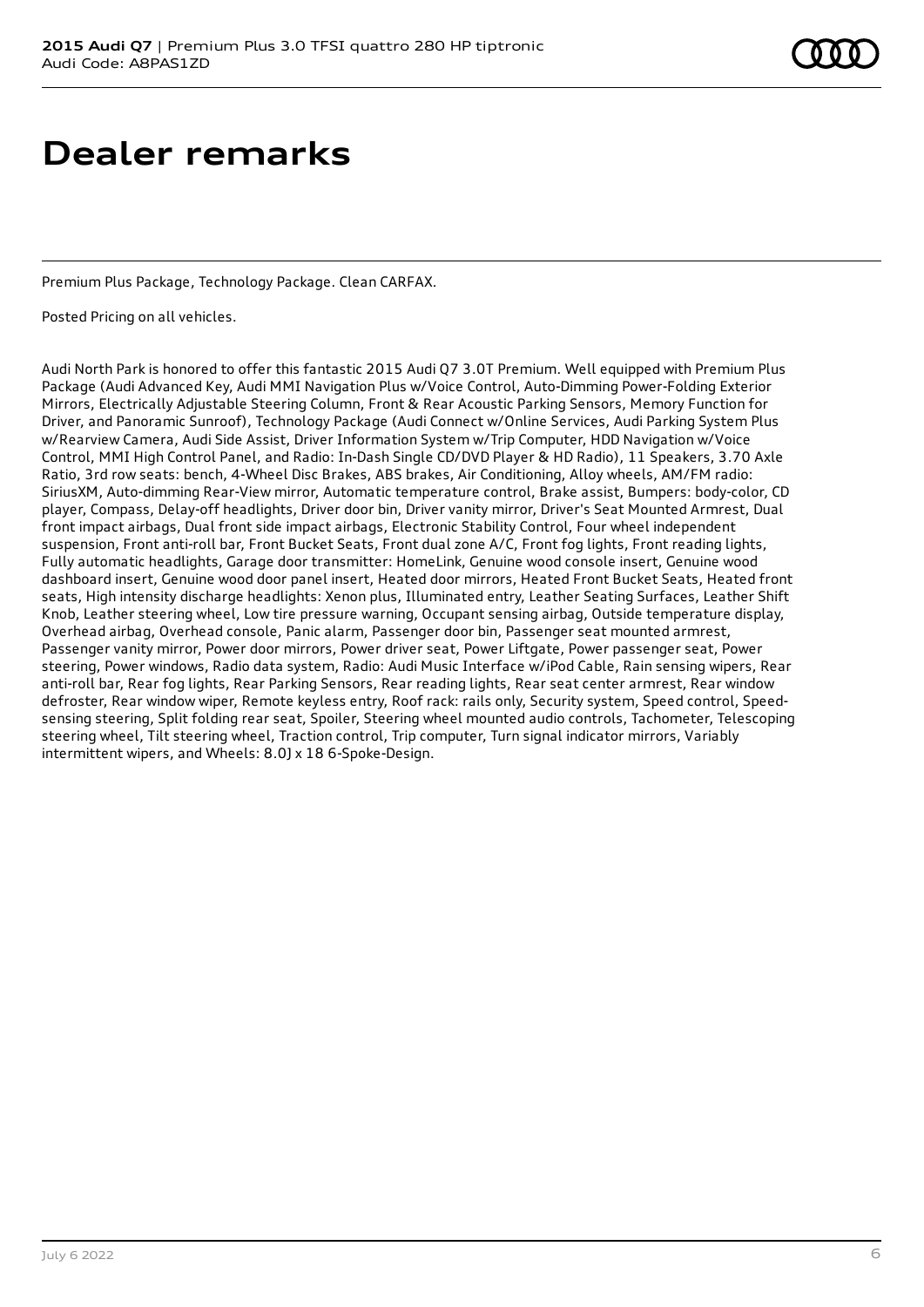## **Technical Specifications**

July 6 2022 7

## **Engineering | Performance**

Engine type Six-cylinder

| Acceleration (0 - 60 - 7.7 sec. seconds<br>mph) |                                               |
|-------------------------------------------------|-----------------------------------------------|
| Engine block                                    | Aluminum-alloy                                |
| Induction/fuel injection Supercharged/TFSI®     |                                               |
| Cylinder head                                   | Aluminum-alloy                                |
| Max. output ps/hp                               | 280 @ 4,920-6,500 @ rpm                       |
| Towing capacity                                 | 5,500 / 6,600 with Towing Package<br>lb       |
| stroke                                          | Displacement/Bore and 2,995/84.5 x 89.0 cc/mm |
| Top track speed                                 | 130 mph mph                                   |
| Torque                                          | 295 @ 2,150-4,915 lb-ft@rpm                   |
| Valvetrain                                      | 24-Valve DOHC                                 |

## **Transmission | Drivetrain**

| Gear ratios: 8th         | 0.672                                                                                                      |
|--------------------------|------------------------------------------------------------------------------------------------------------|
| Gear ratios: 6th         | 1.000                                                                                                      |
| Gear ratios: 7th         | 0.816                                                                                                      |
| Gear ratios: Reverse     | 3.825                                                                                                      |
| Gear ratios: Final Drive | 3.700                                                                                                      |
| Gear ratios: 4th         | 1.437                                                                                                      |
|                          |                                                                                                            |
| Transmission             | Eight-speed tiptronic <sup>®</sup> automatic<br>transmission with quattro <sup>®</sup> all-<br>wheel drive |
| Gear ratios: 5th         | 1.217                                                                                                      |
| Gear ratios: 2nd         | 2.840                                                                                                      |
| Gear ratios: 3rd         | 1.864                                                                                                      |
| Gear ratios: 1st         | 4.845                                                                                                      |

### **Electrical system**

| Alternator | 14 Volts - 190 amp |
|------------|--------------------|
| Battery    | 12 Volts - 80 amp  |

## **Steering**

| Steering type                             | Servotronic <sup>®</sup> power steering<br>system |
|-------------------------------------------|---------------------------------------------------|
| Turning diameter, curb-39.4 ft<br>to-curb |                                                   |
| Steering ratio                            | 16.5:1                                            |

### **Suspension**

| Front axle | Double-wishbone front suspension |
|------------|----------------------------------|
| Rear axle  | Four-link rear suspension        |

**(1/2)**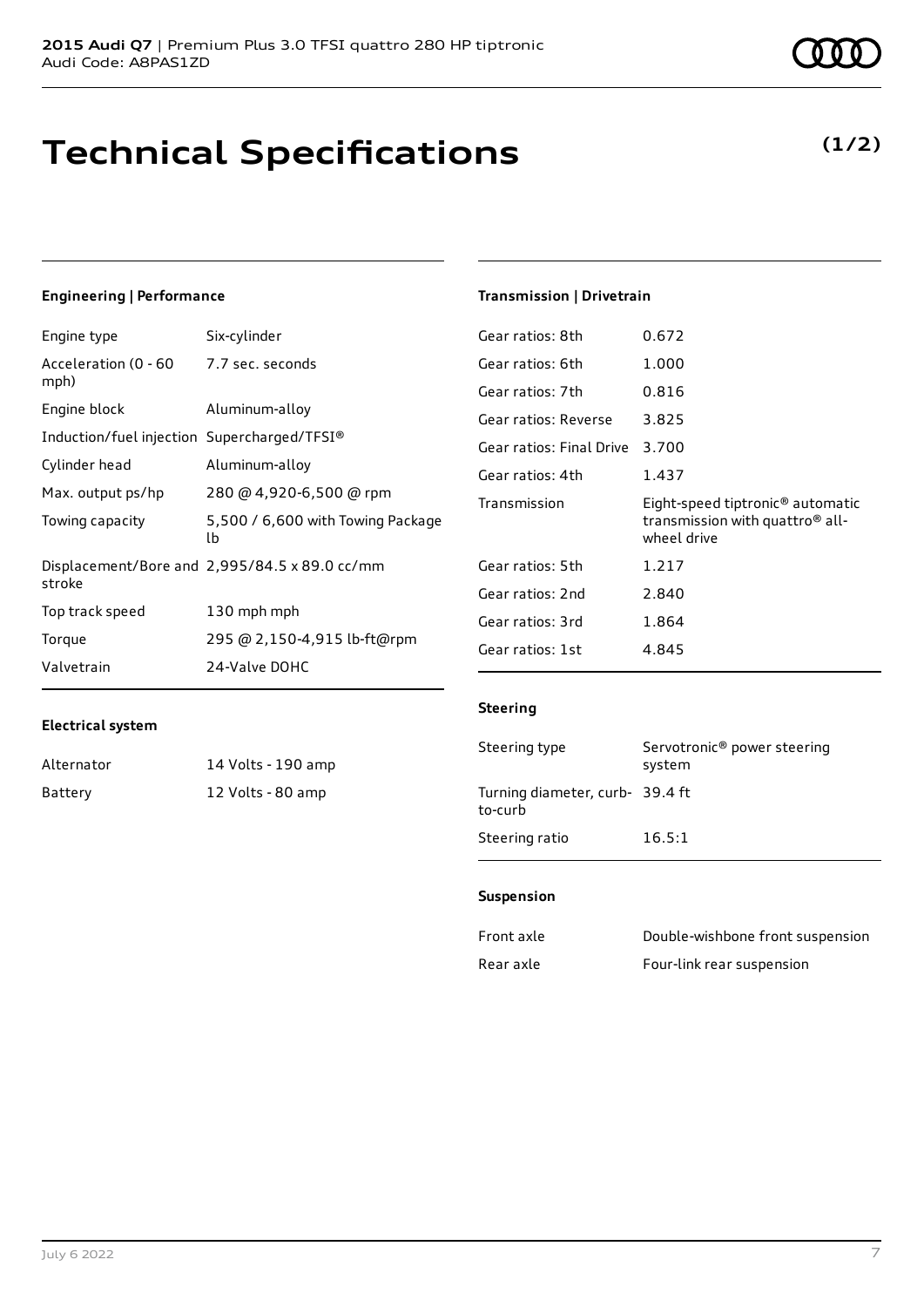## **Technical Specifications**

## **Brakes**

| <b>Front brakes</b>           | 13.8 (ventilated disc) in                                                                                                    |
|-------------------------------|------------------------------------------------------------------------------------------------------------------------------|
| Rear brakes                   | 13.0 (ventilated disc) in                                                                                                    |
| <b>Body</b>                   |                                                                                                                              |
| Material                      | Fully galvanized steel unibody with<br>aluminum hood, front fenders,<br>tailgate and multistep anti-<br>corrosion protection |
| <b>Warranty   Maintenance</b> |                                                                                                                              |

| Warranty    | 4-Year/50,000 mile new vehicle<br>limited warranty                                       |
|-------------|------------------------------------------------------------------------------------------|
| Maintenance | 12-Month/5,000 mile (whichever<br>occurs first) NO CHARGE first<br>scheduled maintenance |

## **Exterior Measurements**

| Height                           | 68.4 in  |
|----------------------------------|----------|
| Overall width without<br>mirrors | 78.1 in  |
| Length                           | 200.3 in |
| Wheelbase                        | 118.2 in |
| Drag coefficient                 | .37 Cw   |
| Overall width with<br>mirrors    | 85.7 in  |
| Track rear                       | 66.0 in  |
| Track front                      | 65.0 in  |
| Curb weight                      | 5,192 lb |
| Ground clearance,<br>loaded      | 8.1 in   |

## **Interior measurements**

| Seating capacity                          | 7                                                                                       |
|-------------------------------------------|-----------------------------------------------------------------------------------------|
| Leg room, rear                            | 29.2 in                                                                                 |
| Shoulder room, front                      | 58.7 in                                                                                 |
| Shoulder room, middle                     | 58.1 in                                                                                 |
| Head room, front                          | 39.5 in                                                                                 |
| Head room with middle<br>sunroof          | 37.2 in                                                                                 |
| Shoulder room, rear                       | 48.6 in                                                                                 |
| Head room with front<br>sunroof           | 40.0 in                                                                                 |
| Head room with rear<br>sunroof            | 35.4 in                                                                                 |
| Leg room, middle                          | $37.1$ in                                                                               |
| Head room, rear                           | 35.6 in                                                                                 |
| Leg room, front                           | $41.3$ in                                                                               |
| Head room, middle                         | 39.0 in                                                                                 |
| Cargo volume, rear<br>seatbacks up/folded | 10.9/42.0/72.5 (behind third<br>row/behind second row/behind first<br>row) cu ft, cu ft |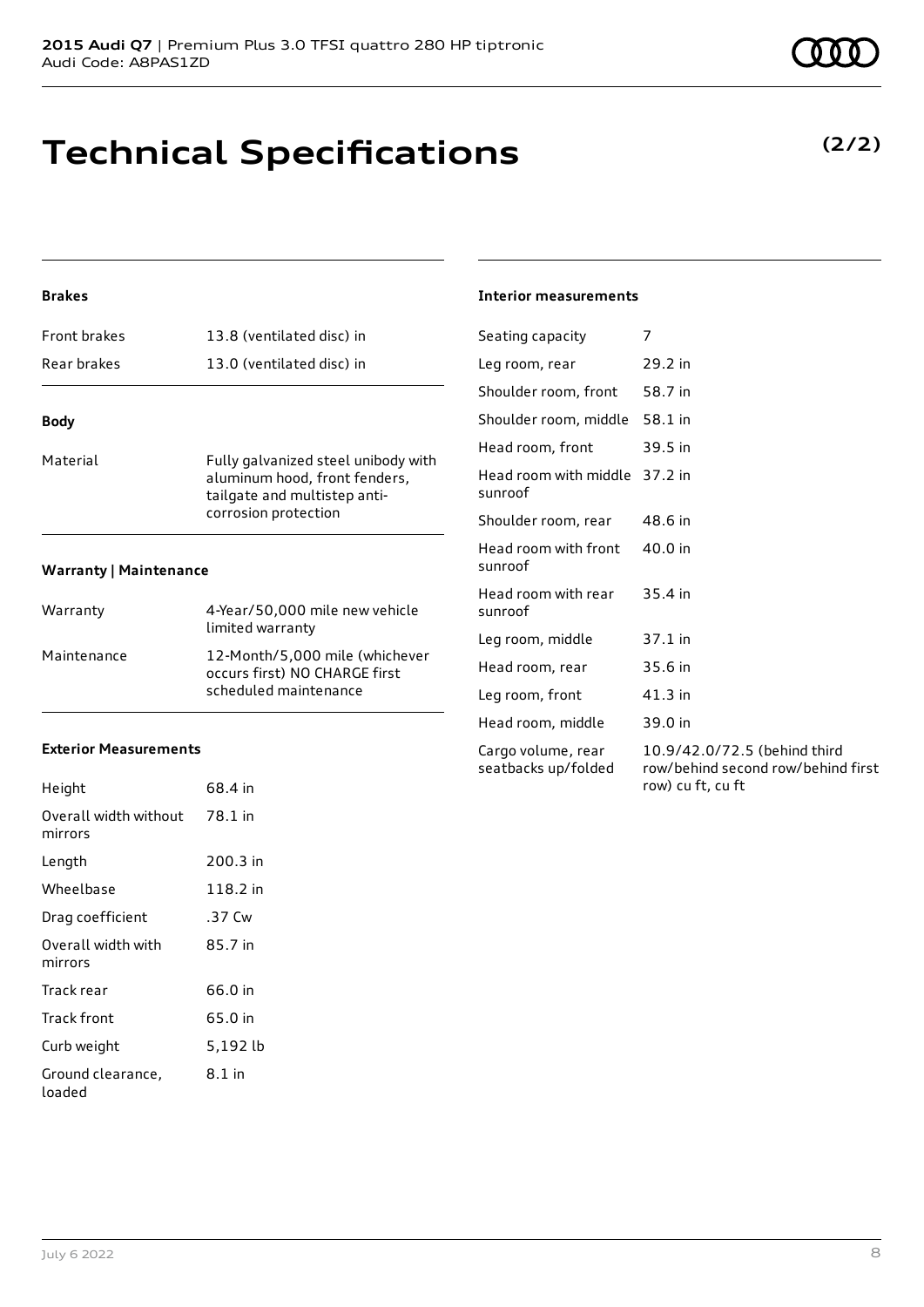

## **Consumption- and emission**

## **Consumption by NEDC**

| urban       | $16 \text{ mpg}$ |
|-------------|------------------|
| extra-urban | 22 mpg           |
| combined    | $18 \text{ mpg}$ |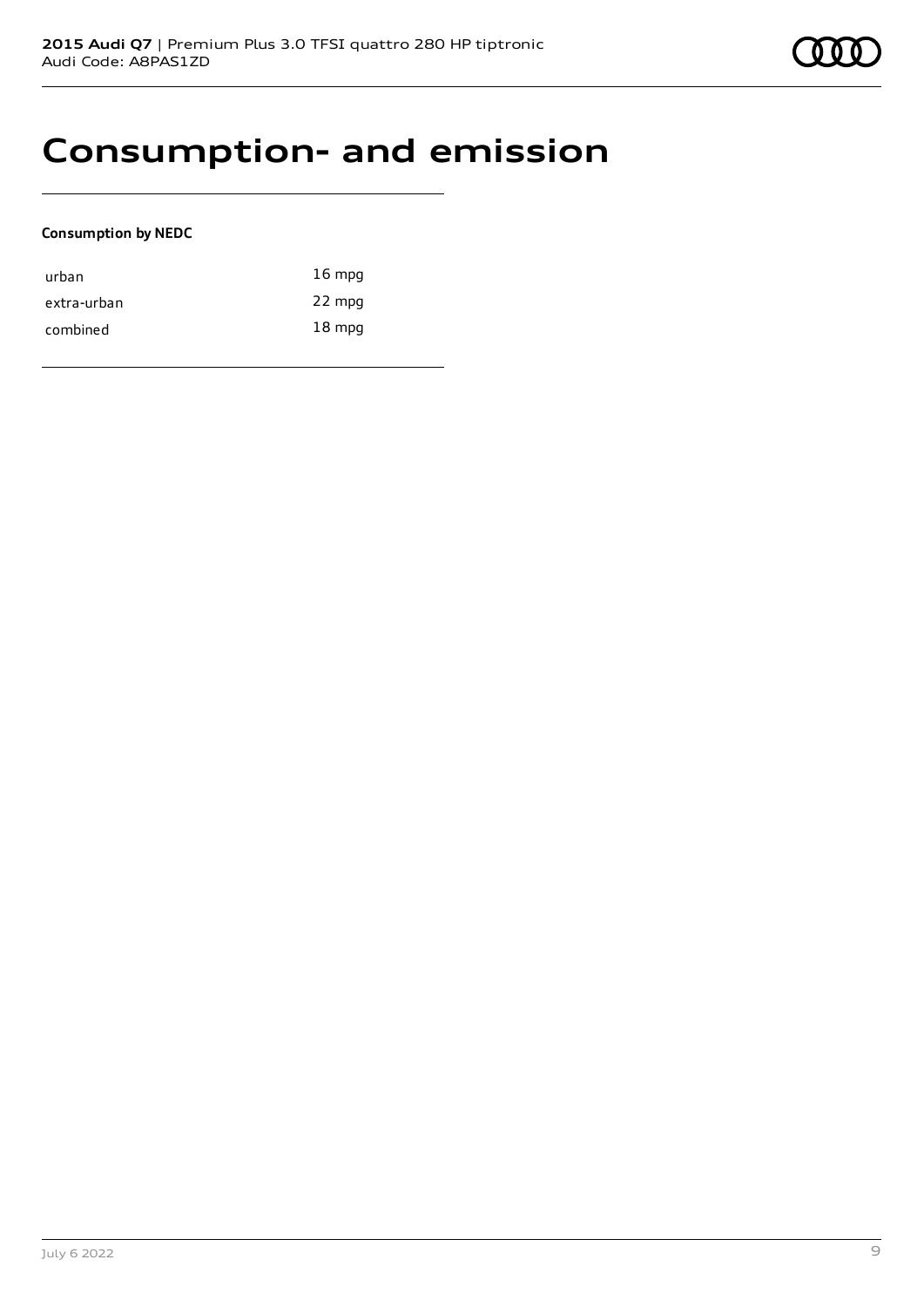## **Contact**

Dealer **Audi North Park**

15678 Interstate 35 N 78154 Selma TX

Phone: 2109606000 FAX: 2102479577

www: [https://www.audinorthpark.com](https://www.audinorthpark.com/)